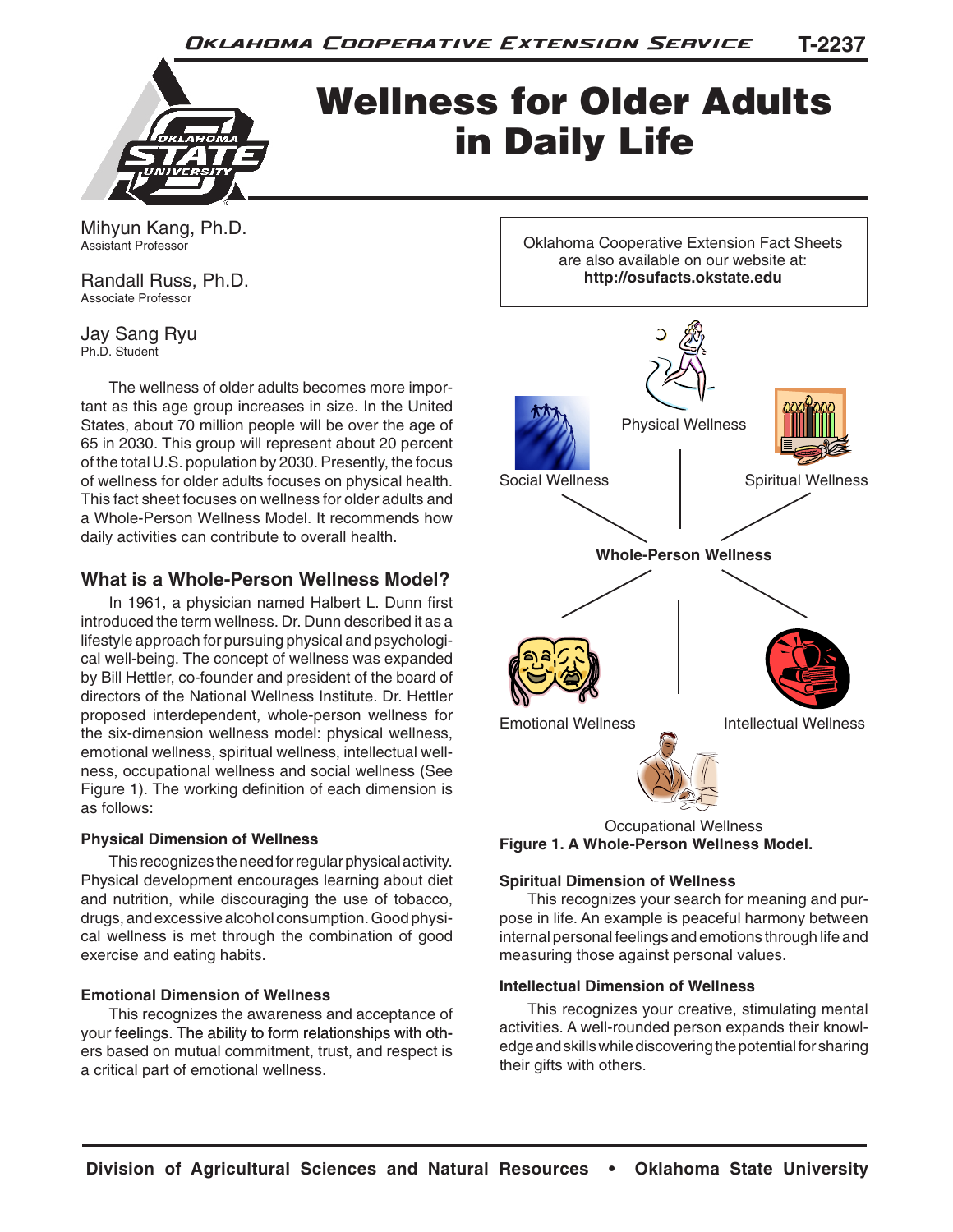#### **Occupational Dimension of Wellness**

 This recognizes personal satisfaction in your life through work. Individuals can convey their values through involvement in activities that satisfy them.

## **Social Dimension of Wellness**

 Encourages contributing to your environment and community. The social dimension emphasizes the interdependence between others and nature.

## **Why is Wellness Important?**

The number of older adults over the age of 65 is increasing, and many of them live alone without support from a caregiver. As a result, then need to be more physically, emotionally, spiritually, intellectually, occupationally and socially healthy for independent living. The benefits of improved whole-person wellness for older adults are the following:

- Increased quality of life.
- Longer and healthier life.
- Active social interaction
- Mental and emotional health.
- Active part of the workforce.
- Financial independence.

## **How to Improve Wellness Participation?**

The most important element of improving older adults' health is to promote their participation in wellness activities. Through community support, needs awareness and education, older adults are expected to achieve the goal of increasing their participation in wellness programs.

## **Community Support**

In a survey of Oklahoma community centers, findings showed that the centers provide one or more wellness activities for older adults. Findings from the survey indicated that 16 percent of the centers offered activities for all six dimensions. In terms of the six dimensions, the following activities were addressed, in decreasing order: physical, social, spiritual, intellectual, occupational, and emotional needs.

Activities for the physical dimension were offered by 85 percent of the centers. These activities were the most diverse, consisting of a variety of individual and group exercises focused on muscle strength and endurance, flexibility, coordination, and balance. All activities were held in the same physical space. The most frequent activity was the use of exercise equipment such as treadmills. Other exercise included walking, dancing, video exercise, aerobics, and bicycling. Additionally, planned meals and health education were frequent activities related to the physical dimension.

Activities for the social dimension were offered by 87 percent of the centers. Respondents indicated that games, such as bingo, dominos, cards, and puzzles, and parties/gatherings for family and friends were the frequent social activities aimed at creating and maintaining healthy relationships. Spiritual activities were offered in 61percent of the community centers. These activities, which were more personal than others, included prayers for meals and bible reading. For the intellectual dimension, 55 percent of community centers offered activities. The most frequent activity noted was the participation in educational programs such as computers, word seek, story telling, autobiographies, travel, library, and training. Activities that contribute to the occupational and emotional dimensions were identified as less frequently offered by community centers. Occupational activities were offered in 37 percent of the centers, while activities for the emotional dimension were offered in 31 percent of the centers. The comprehensive whole person wellness model, which includes physical, emotional, spiritual, intellectual, occupational, and social dimensions, needs to be addressed further in rural community centers for older adults.

#### **Needs Awareness**

A senior center wellness program survey identified that older adults are especially concerned about good nutrition, health issues (cholesterol, blood pressure, heart disease, arthritis, hearing, osteoporosis, and diabetes), promoting restful sleep, tips for slowing the aging process, coping with change, forming a living will, exercise, coping with the loss of a spouse, and dieting. Community centers could incorporate these topics in their wellness programs and as a result, increase older adults' awareness of wellness programs.

## **Education**

Older adults often require support with their wellness needs. Nutritional intake, medicine and medical issues, and proper exercise are some of the topics for which older adults require an expert's knowledge. Communities could focus on educating older adults about how to increase control over and improve their health in areas where special information is required.

## **How to Practice Wellness Activities in Daily Life?**

People often fail to realize that enhancing wellness can be achieved by everyday activities. The following are some of the examples of wellness activities that older adults can practice in their daily life. It is recommended that older adults make these wellness activities part of their daily routine:

• **Eating:** Good eating habits can be the first step for being healthy. Physical changes such as digestive problems due to aging, emotional changes such as loneliness, and social changes such as income, may influence older adults' nutritional intake. According to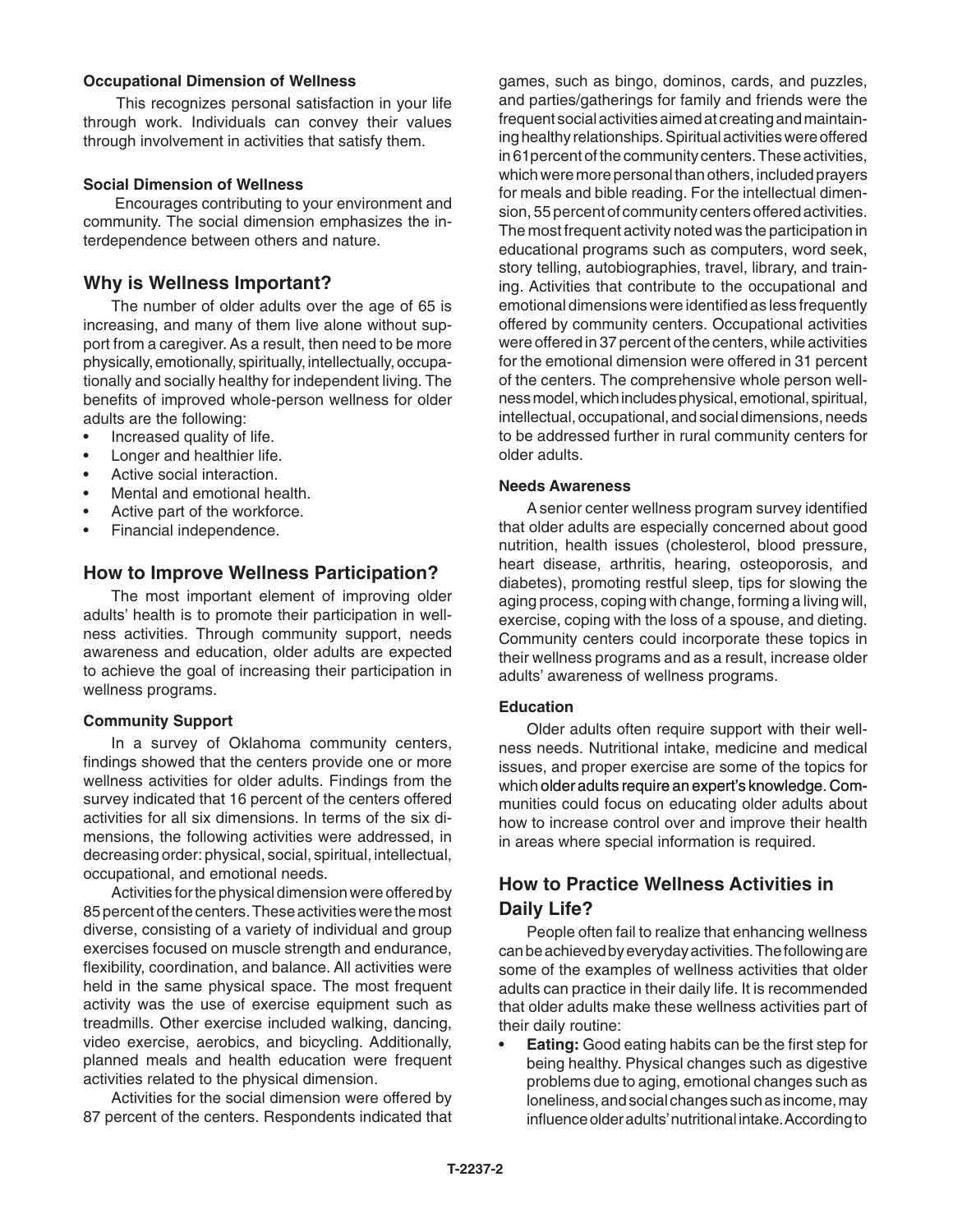the USDA MyPyramid food groups, 6 oz. of grains, 2.5 cups of vegetables, 2 cups of fruit, 3 cups of milk, 5.5 oz of meat and beans, and 6 teaspoons of oil are recommended for a daily 2,000 calorie diet. Additionally, regular meal times, smaller meal portions (five to six meals per day), daily activity, attractive food presentation, and occasional eating out can help older adults maintain healthy eating habits.

- **Bathing:** Bathing can be an effective wellness experience that promotes physical well-being through movement and hygiene, emotional well-being through taking care of yourself and practicing daily routine activities, and spiritual well-being through relaxation.
- **Walking:** Walking is one of the easiest and safest physical activities. Simple physical activity like walking can reduce the rate of coronary heart disease by 5 percent to 25 percent. It is often recommended that older adults should regularly take a walk in parks or neighborhoods. Additionally, mall walking has been proven effective in maintaining good health. Mall walking gives the benefit of not only physical fitness but also emotional and social wellness. By walking around with other shoppers, older adults can have a feeling of belonging and social interactions with others.
- **Talking:** Talking to others is a great way of expressing feelings, controlling stress, interacting with others, creating and maintaining relationships, and sharing interests. It promotes emotional and social wellness for older adults.
- **Reading:** Reading is a good mental exercise for intellectual and emotional wellness. Older adults can experience happiness and joy of life, get new information, and be connected with other people through reading. Most community libraries are senior

friendly and offer various wellness programs and resources as well.

#### **Reference**

- Ardell, D. B. (2000). What is wellness? Retrieved on January 20, 2008, from www.seekwellness.com/ wellness/articles/what\_is\_wellness.htm
- Eaton, C. B., Lapane, K. L., Garber, C. E., Gans, K. M., Lasater, T. M., & Carleton, R. A. (1999). Effects of a community-based intervention on physical activity: The Pawtucket heart health program. *American Journal of Public Health, 89*(11). 1741.
- Hermann, J. R. (2006). Food intakes in later years. Fact Sheet T-3148, Oklahoma Cooperative Extension Service.
- Kang, M., & Russ, R. (2008). *Actives that promote wellness for older adults in rural communities.* Environmental Design Research Association Conference, Veracruz, Mexico.
- Moller, J., ASID, Renegar, C. (2003, October). Bathing as a wellness experience. *Nursing Homes Magazine*, 108-111.
- Shellman, J. (2000). Promoting elder wellness through a community-based blood pressure clinic. Public Health Nursing, 17(4), 257-263.
- Stephenson, L. E., Culos-Reed, S. N., Doyle-Baker, P. K., Devonish, J. A., & Dickinson, J. A. (2007). Walking for wellness: Results from a mall walking program for elderly. *Journal of Sport & Exercise Psychology, 29*(3/4), S234.
- The six dimentional wellness model (n.d). Retrieved January 18, 2008, from http://www.nationalwellness.org
- United States Department of Agriculture. MyPyramid: Steps to a healthier you. Retrieved January 27, 2008, from http://www.mypyramid.org